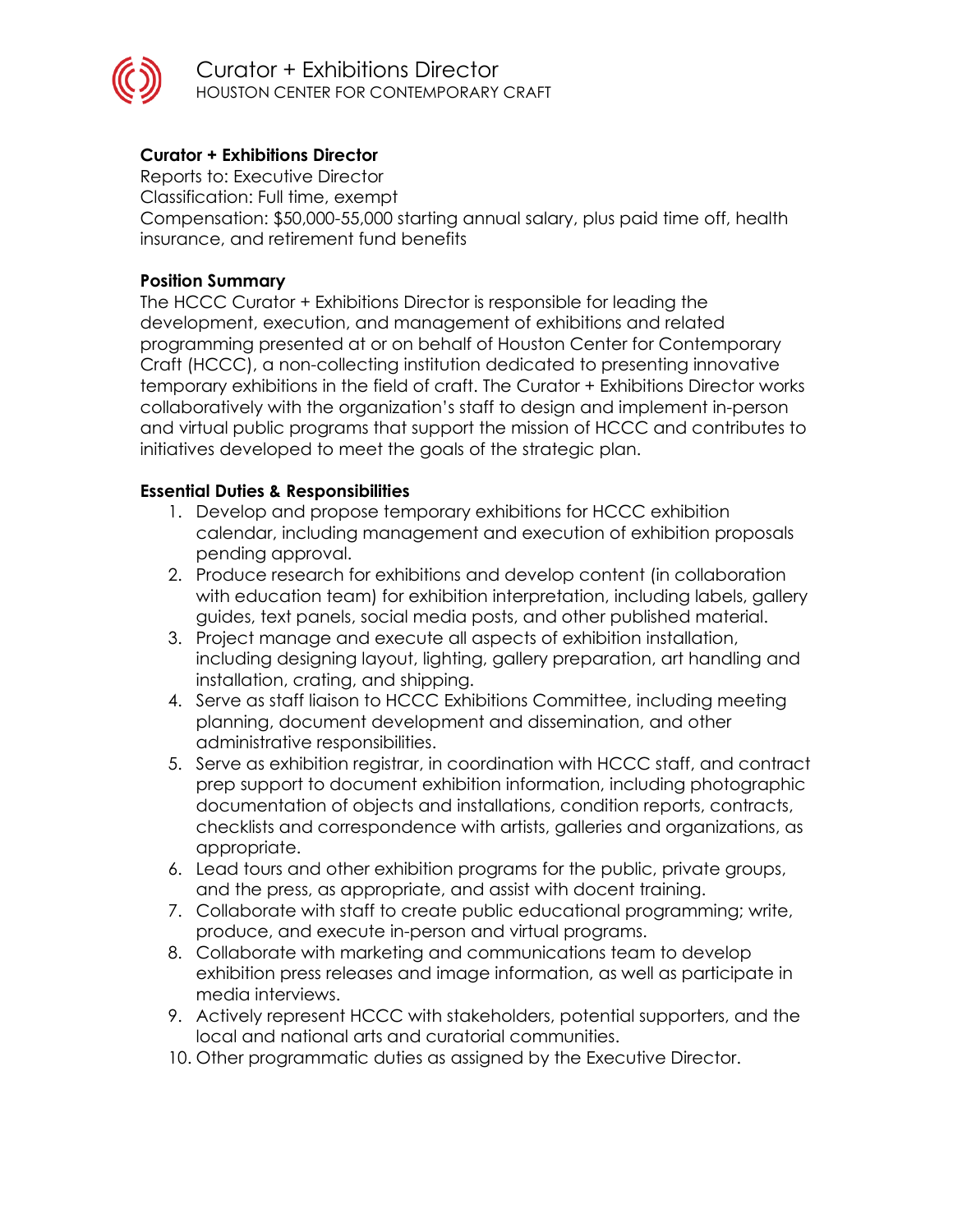

Curator + Exhibitions Director HOUSTON CENTER FOR CONTEMPORARY CRAFT

## **Qualifications**

The ideal candidate is a flexible and creative thinker who is also highly organized and able to manage multiple short- and long-term projects; is adept at public speaking and interacting with the public; is committed to working in a collaborative environment; and is excited to support HCCC's creative vision for craft. Experience managing complex logistical programs and exhibitions is an asset, as is prior experience working with living artists, collectors, and contemporary arts organizations.

- 1. Master's Degree and/or equivalent professional or public experience in craft, material culture, design history, art history, arts administration, or curatorial/museum studies recommended
- 2. Proficiency in Microsoft Office suite, additional proficiency in Adobe Creative suite, database management, and/or social media is valuable
- 3. Has excellent written and verbal communications
- 4. Able to work a minimum of 40 hours per week, including occasional weekends and evenings as needed by programming schedule (required work schedule is Monday – Friday)
- 5. Able to physically assist with the preparation and installation of one-of-akind works of art (must be able to lift at least 40 lbs).

#### **Application Process**

Application materials should include the following:

- 1. A CV or resume
- 2. A cover letter, including a summary of relevant experience, as well as applicant's interests in the field of contemporary craft, material culture, and/or decorative arts; experience in working with artists and/or developing and organizing exhibitions; and information about applicant's professional goals

Finalists for the position should be prepared to provide appropriate writing samples, as well as three academic or professional references to be contacted confidentiality, upon request, at the final stage of applicant reviews.

Position will remain open until filled; applications received by Friday, April 29, 2022, will be included in the initial review of candidates.

#### **Please submit application materials as follows:**

Via email, as PDF attachments only, to: [pprice@crafthouston.org](mailto:pprice@crafthouston.org)

Or mail materials to: Houston Center for Contemporary Craft Attn: Perry Price, Executive Director 4848 Main Street Houston, TX 77002